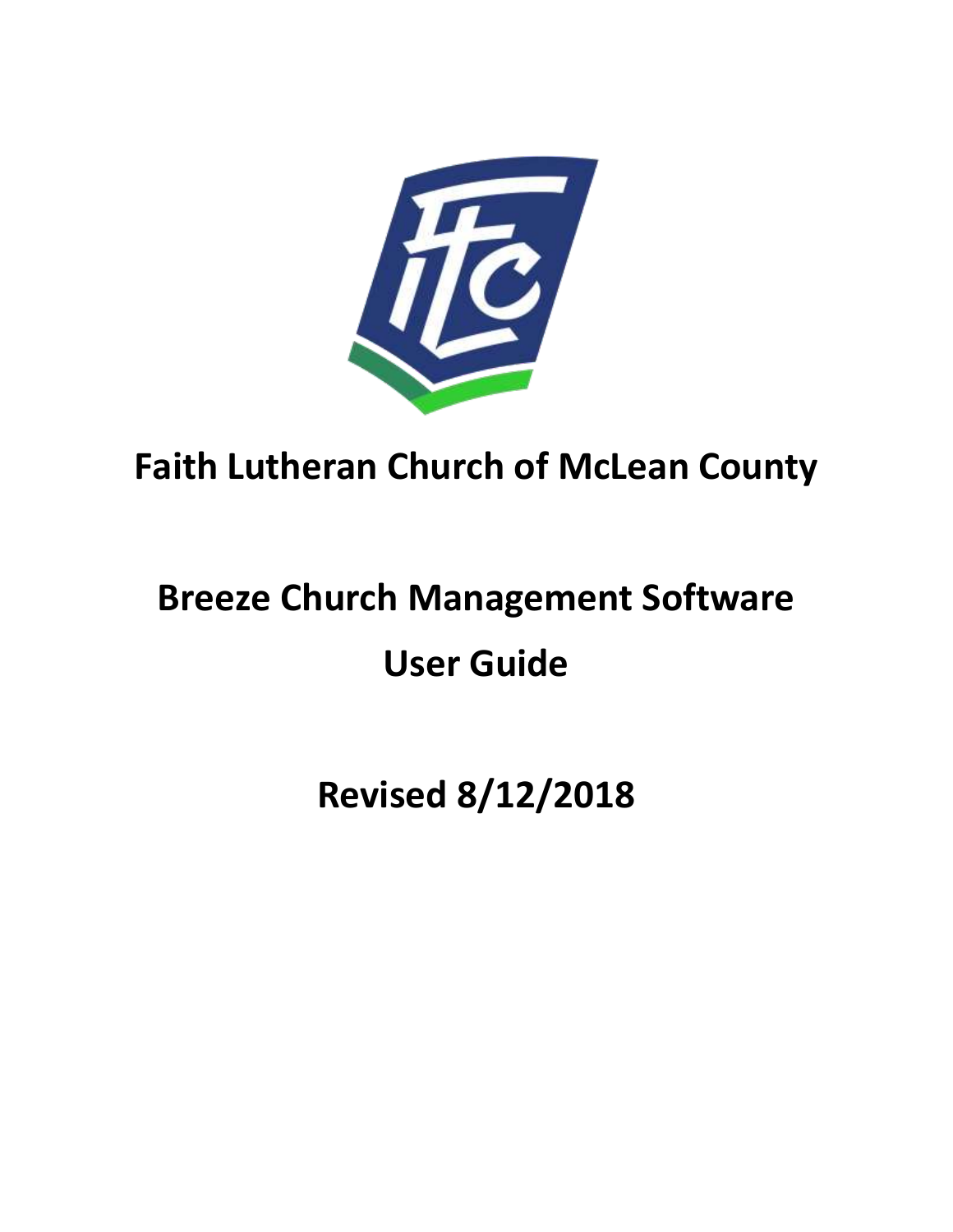### Contents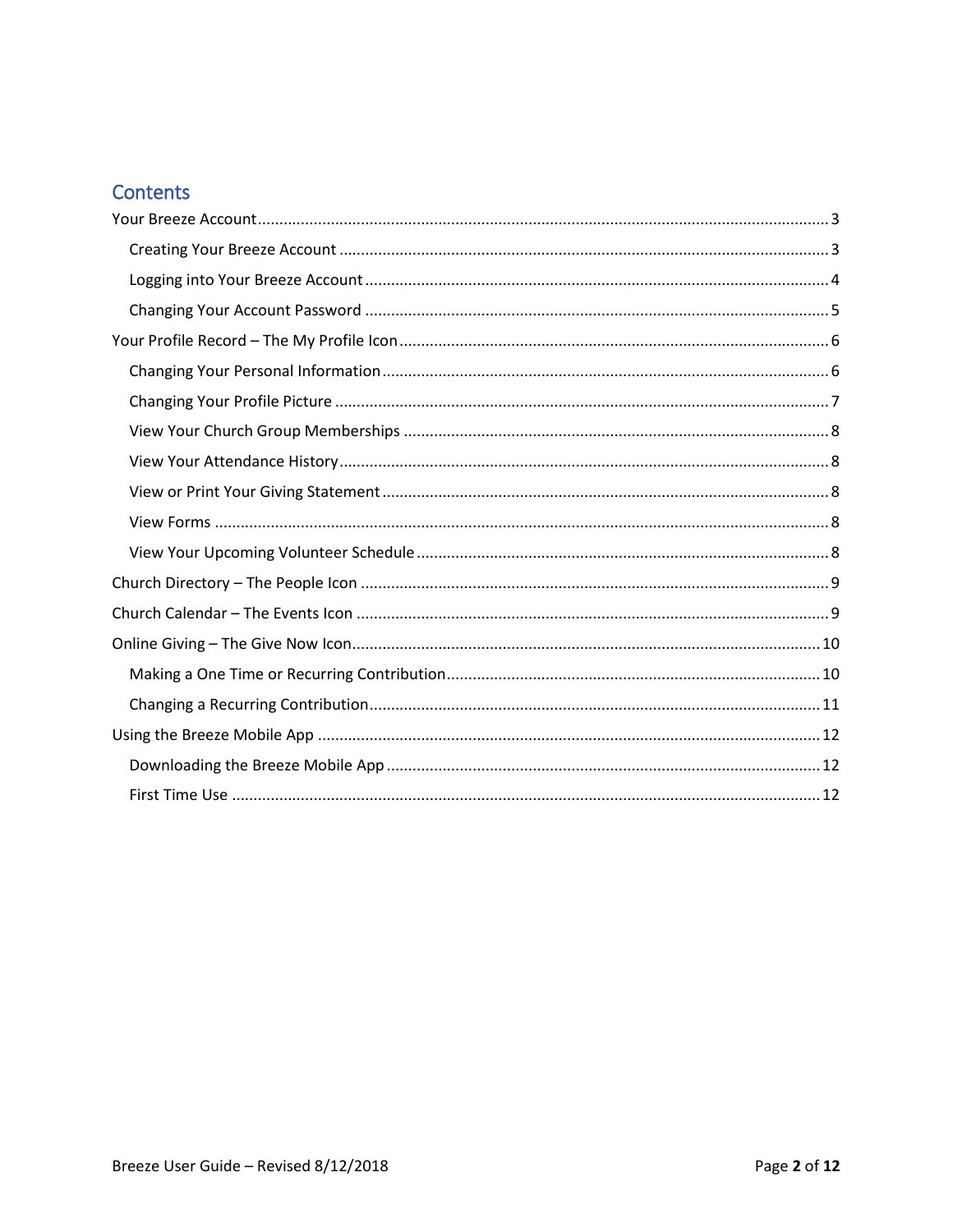#### <span id="page-2-0"></span>Your Breeze Account

Breeze is our online Church Management Software and we use it for our online church directory and partner database.

As partners of Faith Luther Church, you may use Breeze to update your personal profile and picture, look up other church partners, review the church calendar and customize it for yourself, give online, and look at your personal giving and attendance history.

You can access Breeze from any web browser or your mobile phone. The pages below will you make the most of your Breeze account.

#### <span id="page-2-1"></span>Creating Your Breeze Account

If you are a registered partner of Faith Lutheran Church, you will receive an email entitled "**Create Your Faith Lutheran Church of McClean County Account**". At the bottom of this email, there is a button that looks like this:

**Create Account** 

If you click this button, it will lead you to Breeze. If the button does not work for you, there is a link at the bottom of the email that will take you to the same page. All links are direct invitations for your own specific account, so you will not be able to share links with other people. Both the button and link should take you to this page:



We suggest you use the email address you received your invitation from as your username. Enter your username in the first box.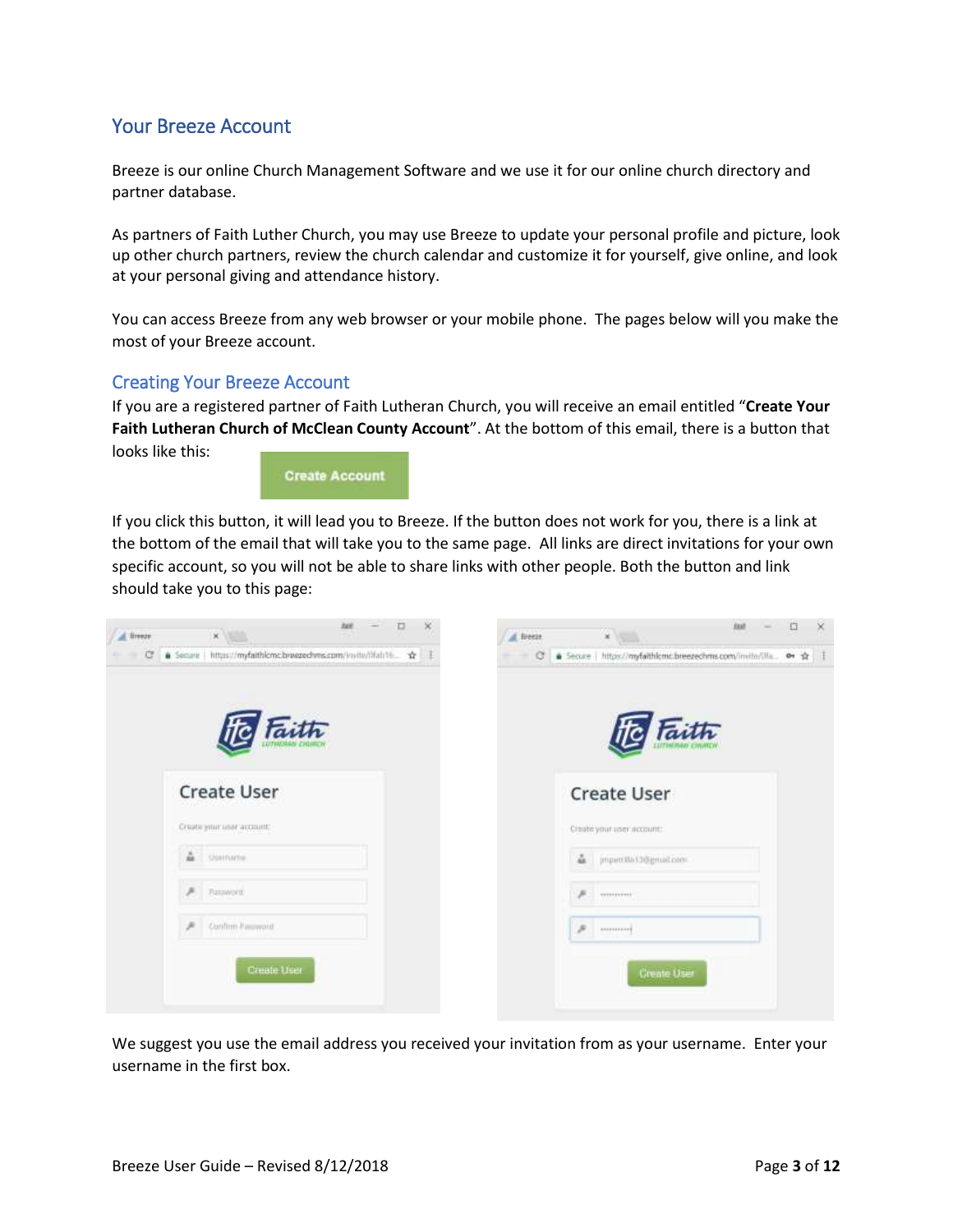Your password can be anything you like, as long as it is something you will remember. Enter the **same password** in the second and third boxes.

After you have filled out all three fields (as shown in the picture above on the right), click the button that says "**Create User**". Once your account has been created, this message will appear:



Click the button that says "**Log In**" to take you to the log in page.

#### <span id="page-3-0"></span>Logging into Your Breeze Account

If you created your account and want to access breeze again, you can use this link <https://myfaithlcmc.breezechms.com/> to take you to the log in page. You will automatically be taken to this page if you've just created your account.

| Faith              | Faith                       |
|--------------------|-----------------------------|
| Sign In            | Sign In                     |
| <b>A</b> Distmante | jmpetrillo13@gmail.com<br>å |
| ø<br>Password      | 声<br>Australians            |
| Sign In            | Sign In                     |
| Forgot Password?   | Forgot Password?            |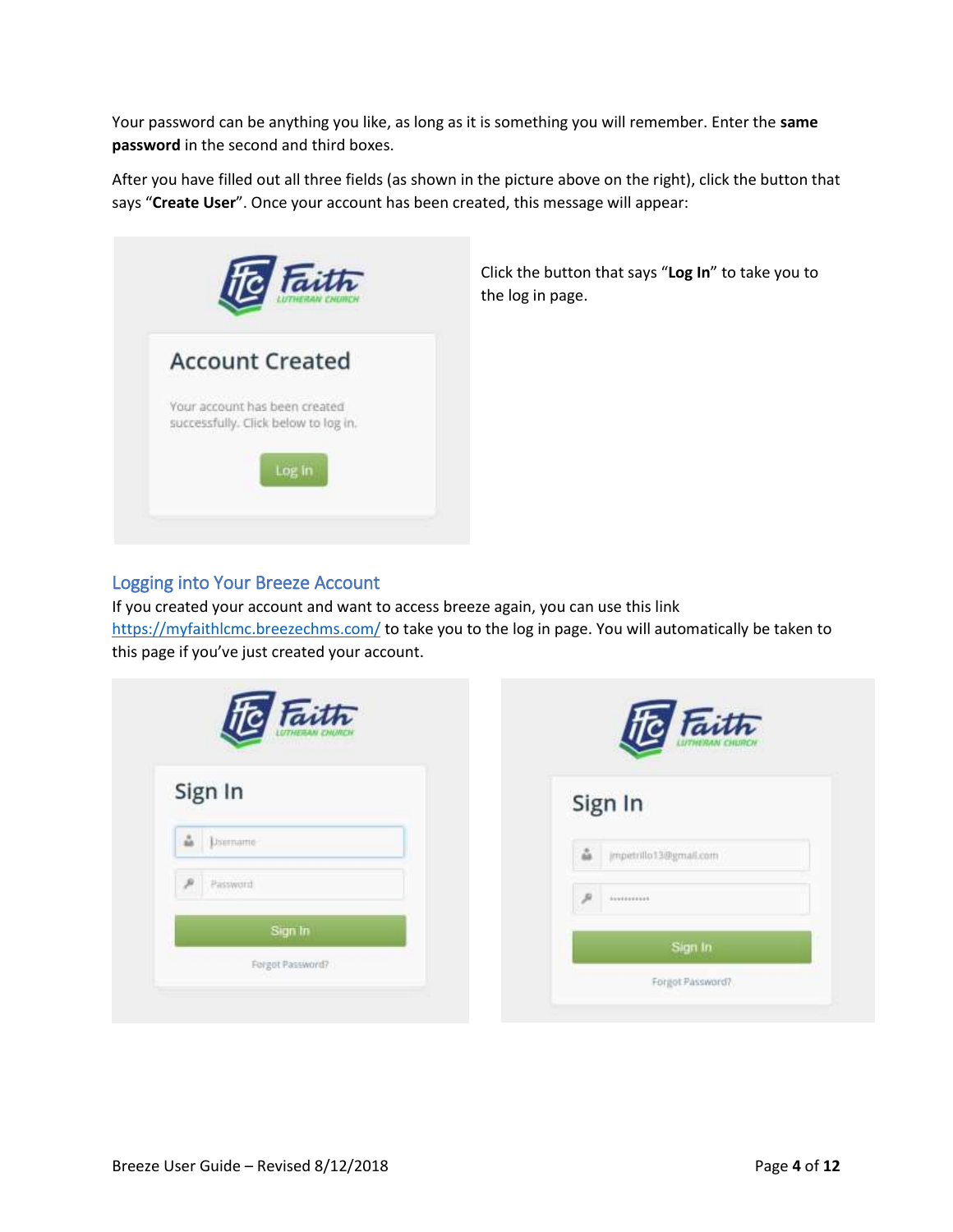Enter the username you used to create your account in the first field and your password in the second field. An example of a filled-out sign in page is shown above on the right. Once your information is filled out correctly, click the "**Sign In**" button.

This will take you to your **Dashboard** page which looks like this:



There are menu options along the top of the page that look like this:



These menu options will be present on any page of your breeze account to help you navigate to various functions of the system. The "**Home**" icon will take you to your dashboard. The "**My Profile**", "**People**", "**Events**", and "**Give Now**" icons are described in detail below. The "**User Settings**" avatar icon on the right provides options to change your username and password as well as log out of your account. We suggest you log out every time you close Breeze.

#### <span id="page-4-0"></span>Changing Your Account Password

You can change your account password by clicking on the "**User Settings**" icon and choosing the **Change Password** option.

Enter your current password and then enter your new password twice and click the **Update Password** to change your password or the **Cancel** button to keep your existing password.

| Change Password                          |                             |  |
|------------------------------------------|-----------------------------|--|
| Current Password<br>1992 - PHILIP MARINE |                             |  |
| New Password<br>the LANGA Police of a    |                             |  |
| Confirm New Password                     |                             |  |
|                                          |                             |  |
|                                          | Update Fassword<br>Cancel : |  |

**Note:** You can also change your First Name, Last Name, and Email Address associated with your account by choosing the **User Settings** option from this menu. **Please do not do this at this time as it might create confusion between your account information and your profile information which will be explained below.**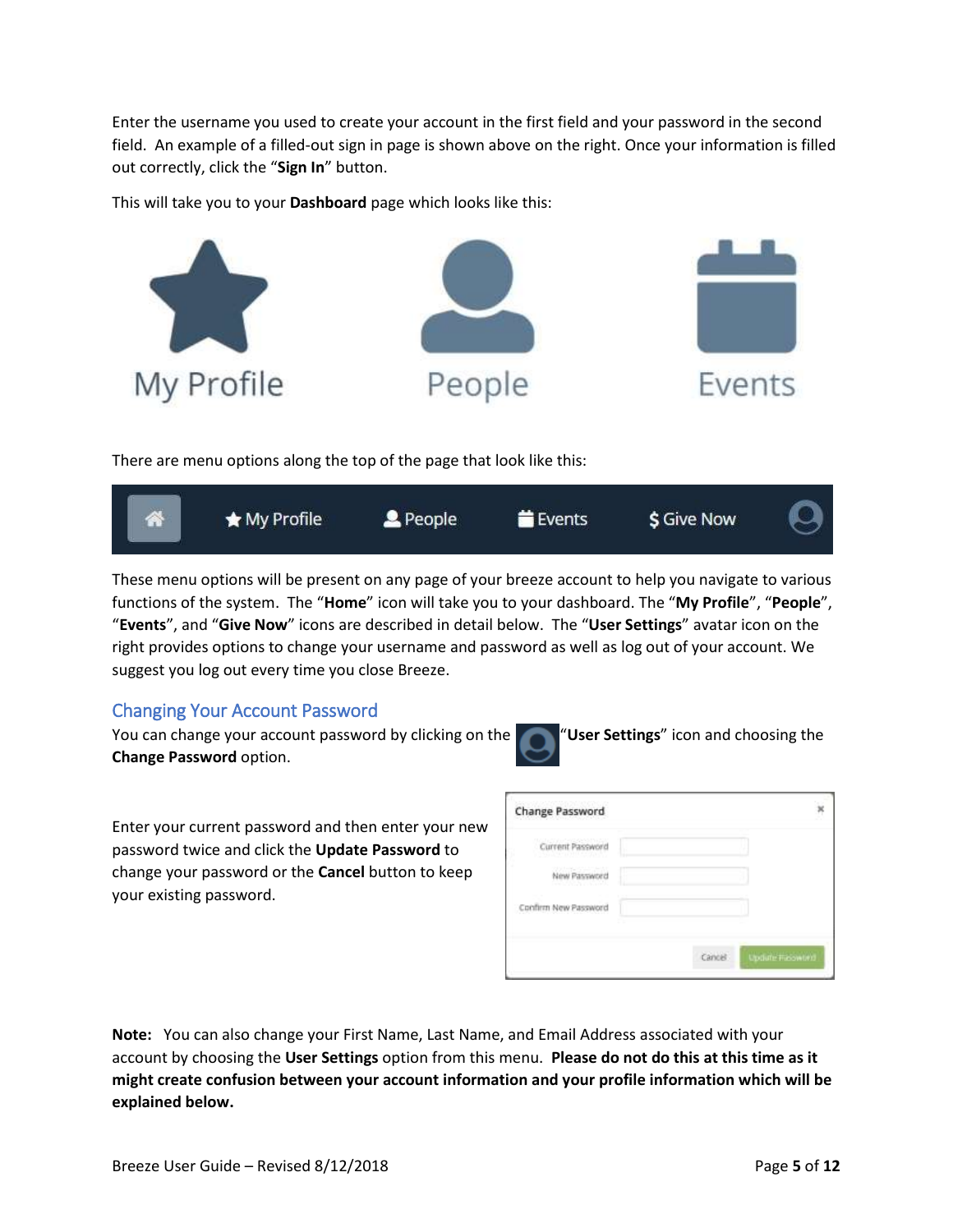#### <span id="page-5-0"></span>Your Profile Record – The My Profile Icon

You can access your personal information by clicking on the "**My Profile**" icon. Your profile page looks similar to this:



#### <span id="page-5-1"></span>Changing Your Personal Information

Your personal information is located under five different sections: **Main, Contact, Family, Education & Work,** and **Milestones**. If you find information you want to change, hover over the section you wish to change with your mouse until it displays the "**click to edit section**" link.

| the company of the company of | And it being the fact that we had the the second control in |  |  |
|-------------------------------|-------------------------------------------------------------|--|--|
|                               |                                                             |  |  |

You can then click the link and change any information under that section. Once you've finished editing your information, click the "**Save**" button to save your changes or the "**Cancel**" button to exit without saving.



You can edit any of these sections whenever you want. However, there are some pieces of information that you are unable to edit, such as your Church Status and the date you joined Faith Lutheran Church. If you think this information is incorrect, you can contact our Director of Partner Development.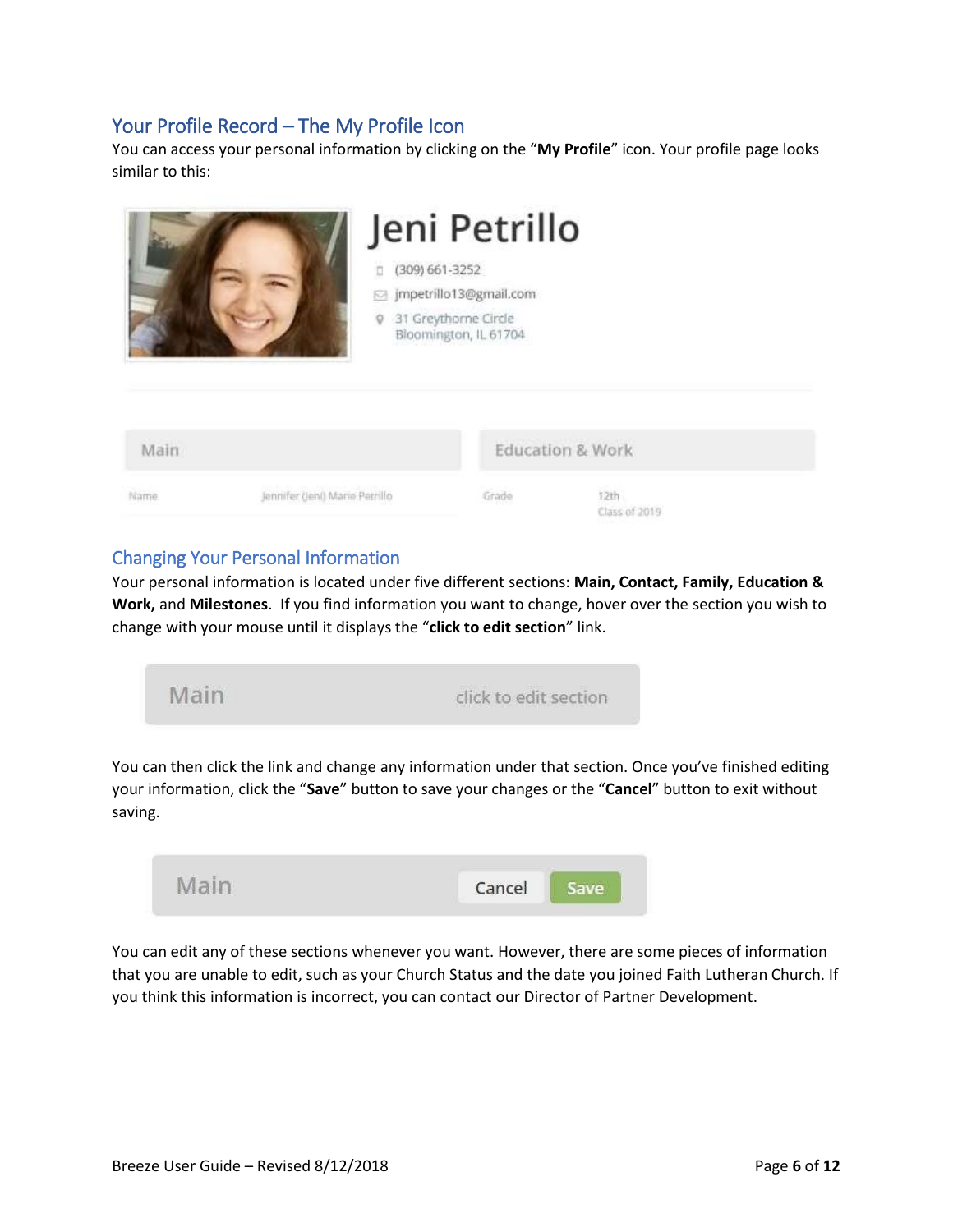#### <span id="page-6-0"></span>Changing Your Profile Picture

If you want to change your profile picture, simply click on your picture. This window will then appear:

#### **Select Profile Picture**

X



If you do not wish to display a picture, you can choose any of the eight icons with a silhouette. If you wish to choose a different picture, click the button that says "**Upload Image**". This will allow you to browse your personal files and select any photo.

We suggest using a landscape style photo (one that is wider than it is tall) as you will have to crop other photos to fit the landscape style. Once you choose your photo, if you need to adjust its size, a small box will appear over it. Adjust the size of the box by clicking and holding the corners and then dragging the mouse.

Once you have resized your photo, click the button that says "Set as Profile". If you decide you want to use a different photo than the one you've selected, you can click the link "Back to Gallery" to take you to the "Select Profile Picture" page above.

#### Upload

Upload your own image to use as the profile picture.

#### Set as Profile

Back to Gallery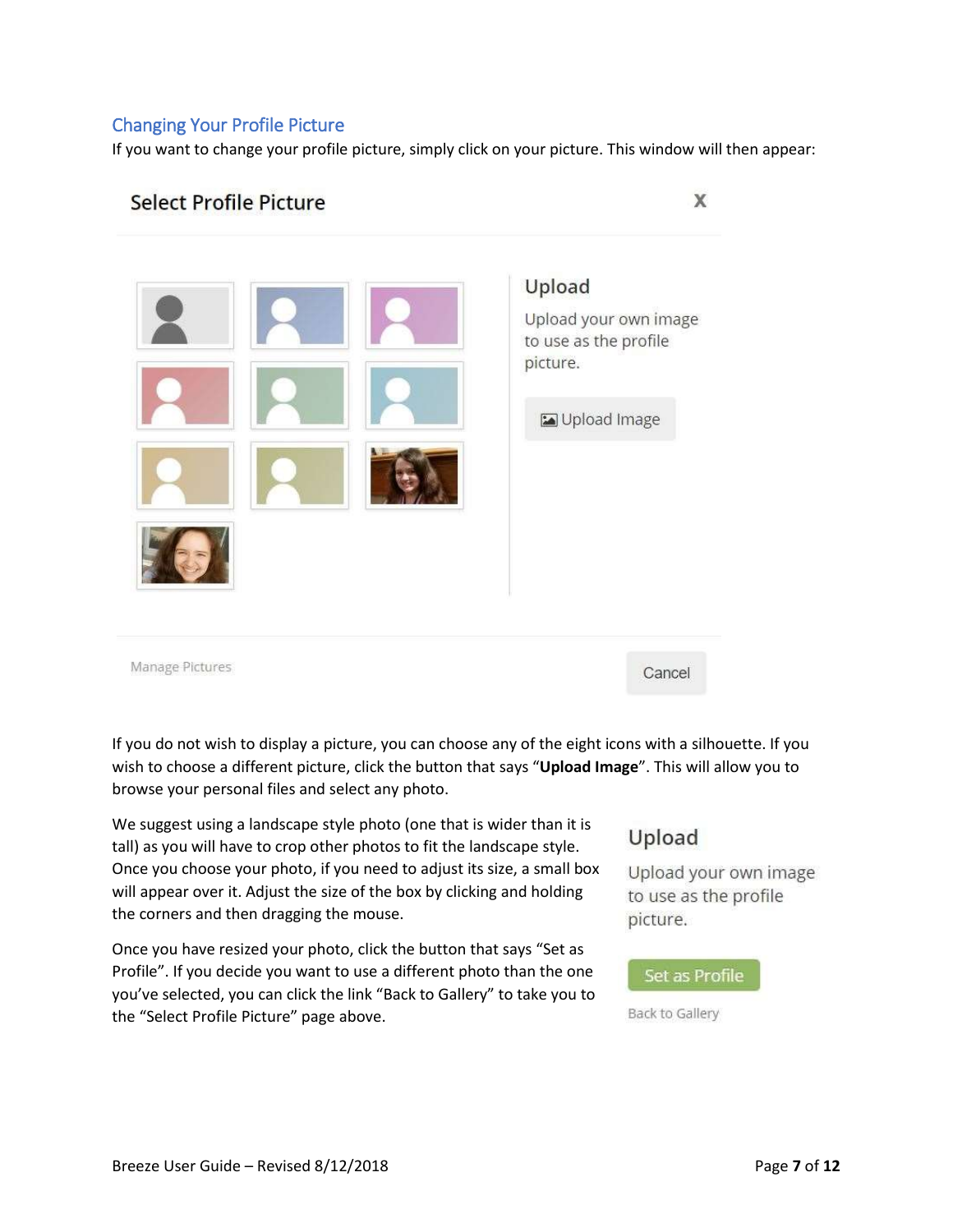#### <span id="page-7-0"></span>View Your Church Group Memberships

You can view the church groups you belong to (such as Discipleship and Volunteer opportunities) by clicking the **Tags** tab on the left side of the "**My Profile**" page. Please contact our Director of Partner Development if there any groups that you would like to belong to that are not listed on this page.

#### <span id="page-7-1"></span>View Your Attendance History

You can view the church events you have attended (such as Worship or Service events) by clicking the **Attendance** tab on the left side of the "**My Profile**" page.

#### <span id="page-7-2"></span>View or Print Your Giving Statement

You can view or print your giving history by clicking the **Giving** tab on the left side of the "**My Profile**" page. By default, this will display your giving page history and totals for the current calendar year. You can also determine what information to include in your giving statement and how you would like to view your giving statement using the following fields:

**Show For** – determines whether you will display contributions for yourself or your entire family.

**Start Date** and **End Date** – determine which calendar dates for which to include contributions.

**Download as Excel** – clicking this drop down list allows you to choose how to view your giving statement. Options are:

**Download as Excel** – download the displayed columns to an Excel spreadsheet.

**Print Statement** – view or print a formal giving statement.

**Email Statement** – this feature is not currently enabled but we can't make it go away. Sorry!

**Columns** – chose which additional columns you would like to display on your giving page and/or export to the Excel spreadsheet.

**Pledges** – you can switch from viewing your giving history to viewing your pledges by clicking this button. You can switch back to your giving history by clicking the **Giving** button.

#### <span id="page-7-3"></span>View Forms

This function can be viewed by clicking **the More the link on the left side of the "My Profile"** page and then clicking the **Forms** tab. This page will show any information you included in any online enrollment forms for event registrations, surveys, etc.

#### <span id="page-7-4"></span>View Your Upcoming Volunteer Schedule

This function can be viewed by clicking the **Interally More link on the left side of the "My Profile"** page and then clicking the **Volunteering** tab. This page will show any upcoming events (including Worship) for which you have signed up to volunteer. If this page is empty or if there are more ways you would like to use your gifts and talents in the service of our Lord, please contact our Director of Partner Development.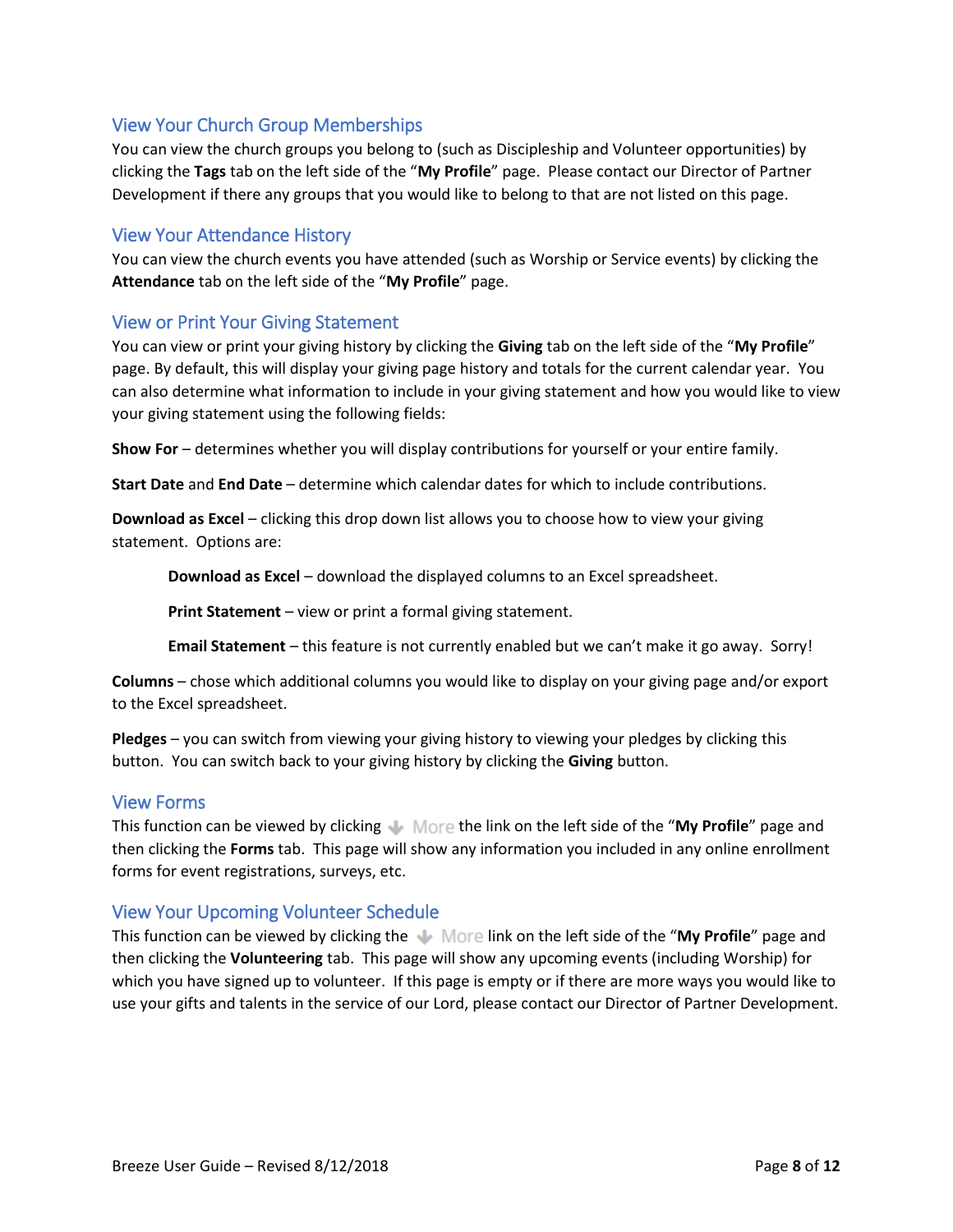#### <span id="page-8-0"></span>Church Directory – The People Icon

Breeze has a feature that allows you to look up basic information for other partners and staff of Faith Lutheran Church. Click on the "**People**" icon to see the list of all of Faith's partners and staff. You can click on any name to view that person's contact information.

You can also search for a specific partner using the search bar is in the upper left corner:

You can enter names to search for people in this field. If you click the link that says, "**Show More Filter Options**" it will give you a variety of search fields to fill out such as specific name fields, contact information, and family role. You can fill out as many or as few of these fields as you wish when making a search. If you click on someone's name, it will take you to their page where you can see their basic information.

**Filter by Name** 

Type person's name...

↓ Show More Filter Options

To return to the entire directory list, clear your search criteria or click the "**People**" icon.

#### <span id="page-8-1"></span>Church Calendar – The Events Icon

The "**Events**" icon displays a calendar that shows you the dates and times of different events for Faith Lutheran Church, such as our weekly worship and our monthly congregational brunches. You can use the options on this page to change the calendar view (Monthly, Weekly, or Daily) and navigate to specific months, weeks, or days. You can also click the "Today" button to display whichever month, week, or day contains the current date.

You can choose which types of events are displayed on your calendar by clicking the drop down list in the upper right corner of the calendar screen. By default you will see all church events and all the colored circles will be present. If, by chance, you do not see any events on the church calendar, you may have inadvertently deselected these events from your calendar view (represented by hollow circles in the drop down list). You can add these events back to your calendar view by clicking the associated circle to fill it in.



#### **All Events Types Selected No Events Types Selected**

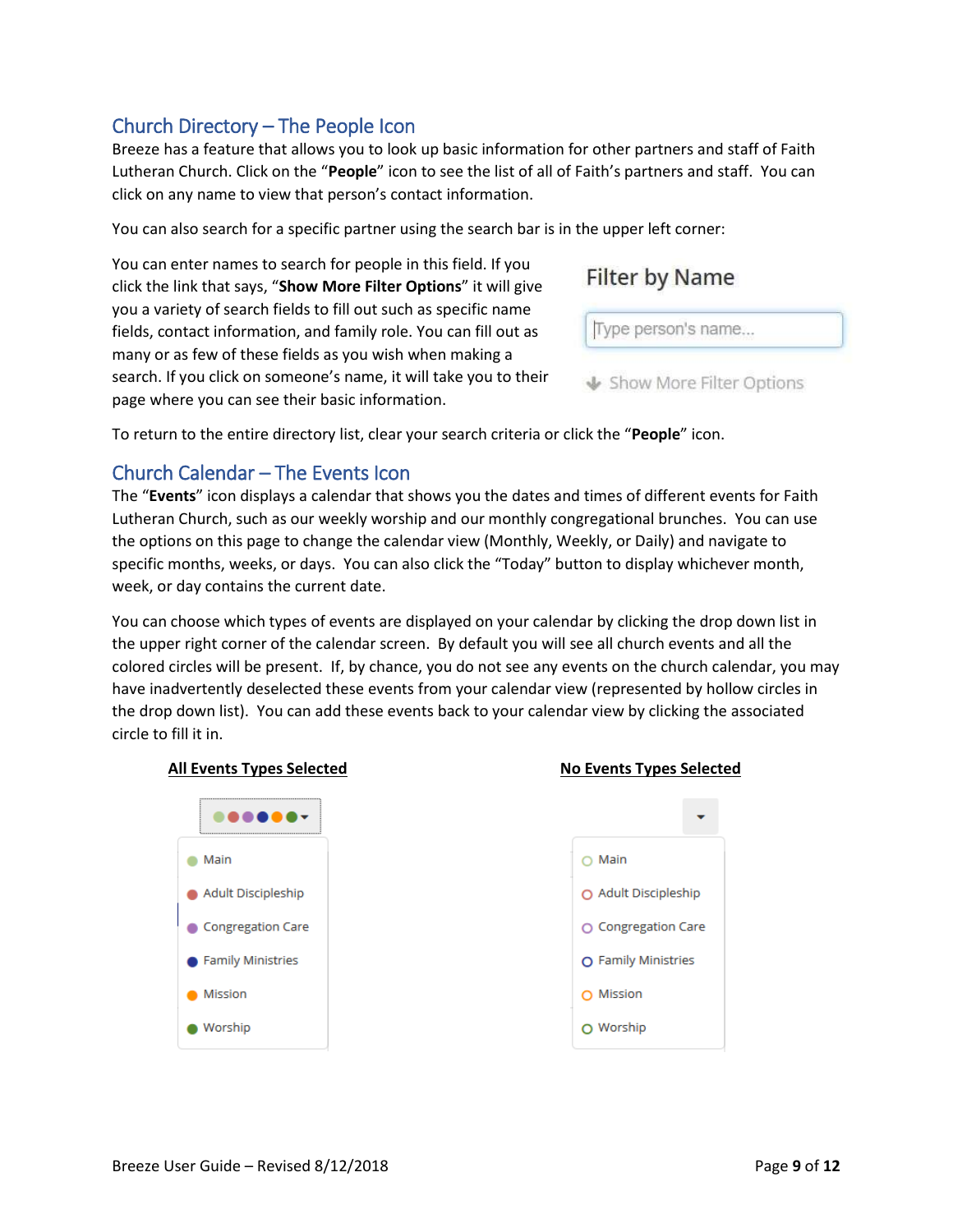#### <span id="page-9-0"></span>Online Giving – The Give Now Icon

You can give your offerings and make monetary contributions to Faith Lutheran Church online by clicking the "**Give Now**" icon. This will display the **Give** page shown further below.

Faith can also accept gifts of securities. If you would like to make a gift via a direct transfer of stocks or other securities, please email [giving@myfaithlcmc.org](mailto:giving@myfaithlcmc.org) for more information.

Faith Lutheran Church of McLean County is a registered 501(c)(3) organization so your gifts are fully tax deductible. We will send you an email confirmation upon receipt of your contribution and quarterly and annual giving statements will also be available for all members. You can also look up your giving history in your partner profile.

#### <span id="page-9-1"></span>Making a One Time or Recurring Contribution

The **Give** page is a secured page that allows you to make one time or recurring donations. You can give by Credit/Debit card or by ACH Bank Transfer. If you have no preference, we would suggest using the ACH Bank Transfer option as the lower fee allows more of your contribution to be used for building God's kingdom.

| S Give                                      | Give                                          |                                                       |          |
|---------------------------------------------|-----------------------------------------------|-------------------------------------------------------|----------|
| C Recurring Gifts<br>Payment Methods<br>m.  | I'd like to give \$<br>XX,XX                  | by Credit/Debit Card                                  | ×        |
|                                             | card number                                   | mm / yy                                               | CVC      |
|                                             | name on card                                  | email address                                         |          |
|                                             | street address<br>city                        | state                                                 | 25p<br>۰ |
|                                             | one time gift                                 |                                                       | T,       |
|                                             | Comments (optional)                           |                                                       |          |
|                                             |                                               | Donate Now                                            |          |
|                                             |                                               |                                                       |          |
|                                             |                                               | Thanks!                                               |          |
| the Donate Now button. A thank you page     | Enter your contribution information and click |                                                       |          |
| similar to the one below will be displayed. |                                               |                                                       |          |
|                                             |                                               | Thank you for your nanasoue nift! Wa've received your |          |

Thank you for your generous gift! We've received your contribution and will be sending an email confirmation receipt when payment is transferred from your account. We deeply appreciate your generosity and support of God's mission through Faith Lutheran Church.

God bless your day!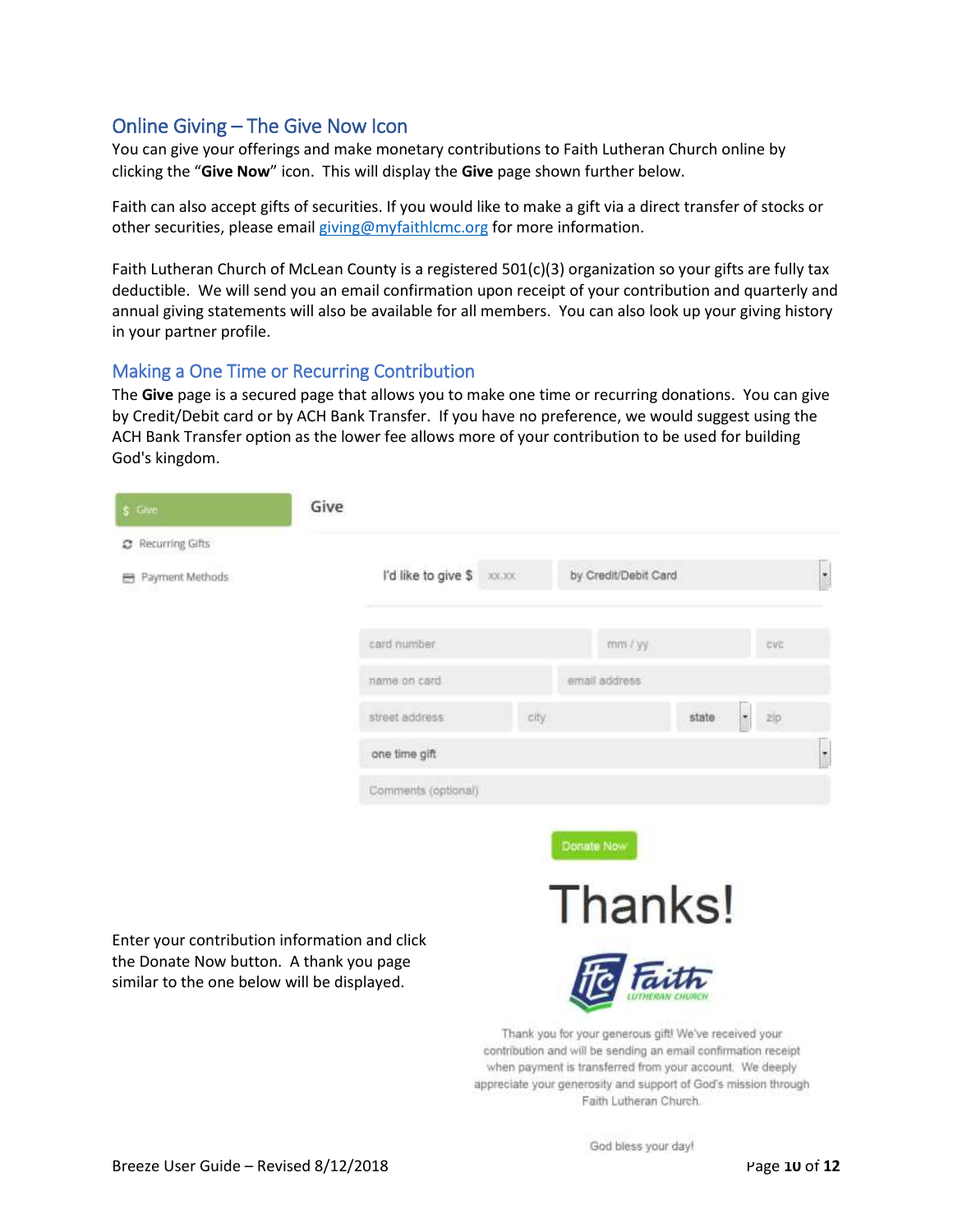#### <span id="page-10-0"></span>Changing a Recurring Contribution

If you have previously made a recurring contribution, you can modify the amount, frequency, or payment method of the contribution or cancel the contribution completely. Click the Recurring Gifts tab to a display a list of any recurring gifts you have scheduled.

| \$ Give                                                    | <b>Recurring Gifts</b>                                                                                            |                             |
|------------------------------------------------------------|-------------------------------------------------------------------------------------------------------------------|-----------------------------|
| <b>C</b> Recurring Gifts                                   |                                                                                                                   |                             |
| Payment Methods<br>학교 환경 서울 경쟁 시간 이 이 이 이 아이들은 지수가 있어 있어요. | You are scheduled to give<br>every week to General Fund<br>m<br>will be charged on Aug 19, 2018<br>Visa ending in | Change<br><b>CONTRACTOR</b> |

You can click the **New Gift** button to add a new recurring gift. This will take you to the **Give** page to complete the contribution steps mentioned above.

You can click the **Change** link next to any existing recurring contribution to display the **Change Giving** screen. You can change the Amount or Frequency of the contribution or click the **Show More Options** link to change your specific contribution date or giving method. You can also click the **Stop Recurring Gift** link to cancel your contribution completely.

| <b>Change Giving</b> |                                                                                                                        | ×                   | <b>Change Giving</b>                           |                                                           | ×             |
|----------------------|------------------------------------------------------------------------------------------------------------------------|---------------------|------------------------------------------------|-----------------------------------------------------------|---------------|
| Amount<br>Frequency  | produces<br>\$1.00<br>weekly<br>÷<br>a that the management of the firm of the<br>Show More Options<br>anni ama ann ann |                     | A LONGONIA<br>Amount<br>Frequency<br>Next Gift | \$1.00<br>Weekly.<br>۰<br>August 19<br>×                  |               |
| Ship flucurring Gft  | Cancel                                                                                                                 | <b>Save Changes</b> | Paying from<br>Stop Netwring Gift              | Wisa ending in<br>(change)<br>Cancel<br><b>STATISTICS</b> | Save Chiarges |